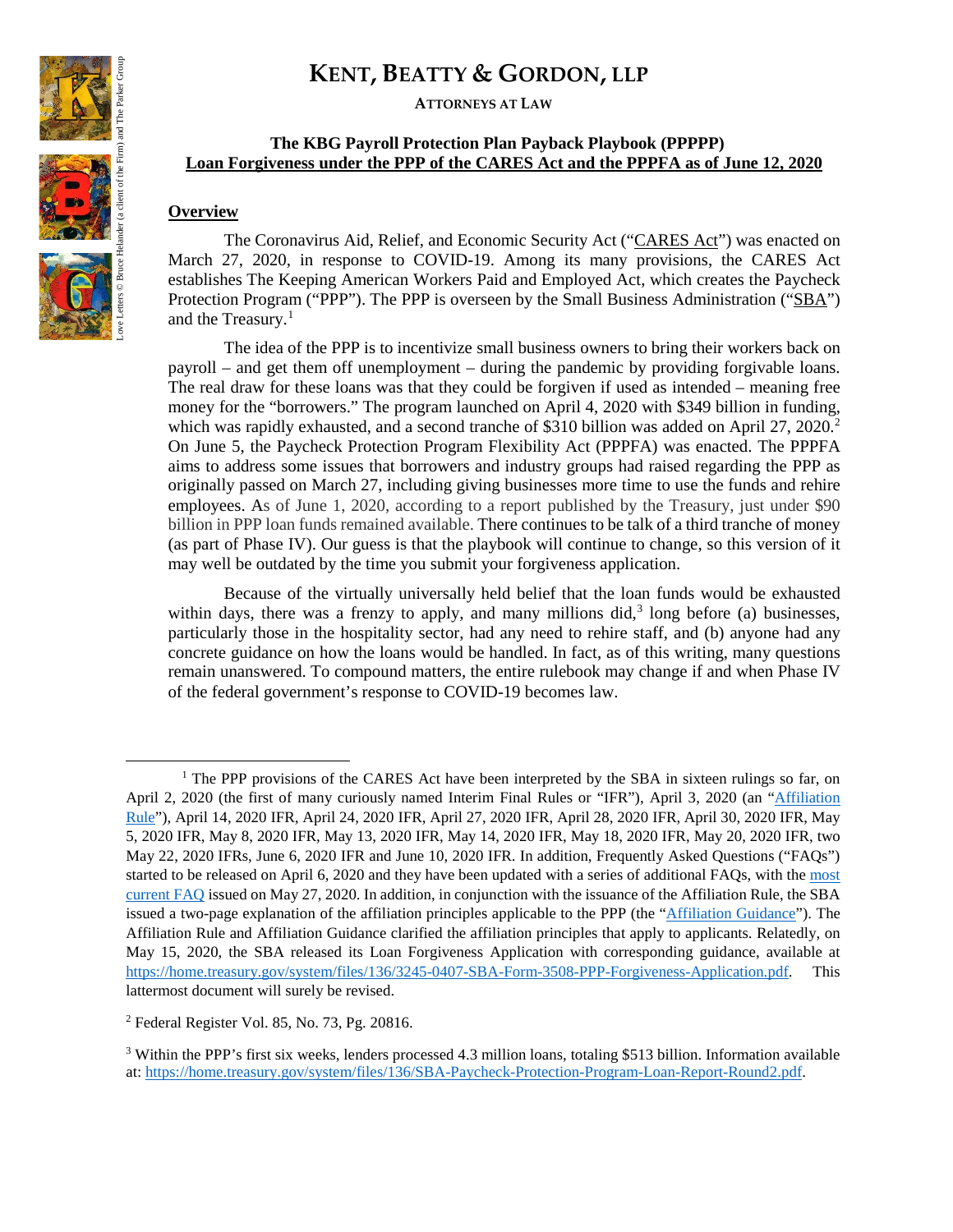#### **ATTORNEYS AT LAW**

Love Letters © Bruce Helander (a client of the Firm) and The Parker Group

 $\overline{\phantom{a}}$ 

A quick step back: You applied for a loan by calculating your average monthly payroll, multiplied that by 2.5, and, if appropriate, made adjustments for other disaster relief. You also had to indicate your average employee headcount and certify your application.<sup>[4](#page-1-0)</sup> Loan forgivability required expenditure of loan proceeds during an 8-week "Covered Period." Under the PPPFA, enacted today, virtually everything changed, and the "Covered Period" now runs until the earlier of (i) 24 weeks after a borrower first receives funds or (ii) December 31, 2020. This change is in response to the fact that many businesses shut down by the COVID-19 pandemic simply could not use PPP funds within 8-weeks of receiving the money, unless they paid employees to stay home. The maximum loan amount has not yet been increased, but the funds can now be spread out over the new 24-week Covered Period. Still, any borrower who received a PPP loan before the PPPFA was enacted may opt to remain with an 8-week covered period and use their funds and measure employee headcount for purposes of forgiveness during the shorter period. The PPPFA only modifies, but does not replace, certain provisions of the CARES Act and the SBA Act related to loan forgiveness under the PPP and the deferral of payroll taxes. Generally, in addition to the 24-week period, the other major change to the PPP program, brought about by today's PPPFA are that you must use at least 60% of the loan for payroll (decreased by the PPPFA from 75%), maintain your headcount and use the remaining funds for rent, mortgage payments and utilities. To the extent the loan is not forgiven, you will have to pay it back (after the deferral period, discussed below) at 1% simple interest over 2 or 5 years (depending, in part, on when your loan was originated).

Sounds straightforward enough, but these "rules" raise more questions than they answer. As has been the case with the PPP, there are and will be various questions and ambiguities in the PPPFA and potential conflicts with previous guidance, so all borrowers should be prepared for continuing changes to the guidance and potential ongoing uncertainties. That being said, we expect additional guidance in the form of further IFRs and FAQs.

Why is it essential that you know the rules? Because you could be looking at a lot more than easy money at 1%. Lenders have been handsomely incentivized to quickly process as many loans as possible, not only with origination fees but also by being assured that borrowers, and not lenders, will be held accountable for improperly funded or improperly used loans. The Treasury has already started using the \$6 billion in its budget to investigate PPP loans and several criminal complaints already have been filed. The SBA has promised to audit all loans in excess of \$2 million, including loans among affiliates that exceed \$2 million in the aggregate. Specifically, the SBA may select forgiveness applications, wherein it will review borrower eligibility, loan amounts and use of proceeds, loan forgiveness amounts. Borrowers need to ensure they are properly applying and using the funds, as misuse can result in the denial of their forgiveness requests and convert an asset (free money) into a liability (a loan).This PPPPP is what we know so far.

<span id="page-1-0"></span><sup>4</sup> On April 24, 2020 (after millions had already applied), the SBA issued guidance on how to calculate maximum loan amounts for each type of applicant. The FAQs, which are still being issued, provide some additional clarification regarding the application of the affiliation rules and interpretation of the CARES Act and have been updated numerous times with additional questions and answers. The FAQs provide that borrowers and lenders may rely on the SBA's guidance in the FAQs and the IFRs available at the time of application. Specifically, FAQ 17 provides that borrowers may rely on the "laws, rules and guidance available at the time of the application." However, the same answer notes that "borrowers whose previously submitted loan applications have not yet been processed may revise their applications based on clarifications reflected in these FAQs."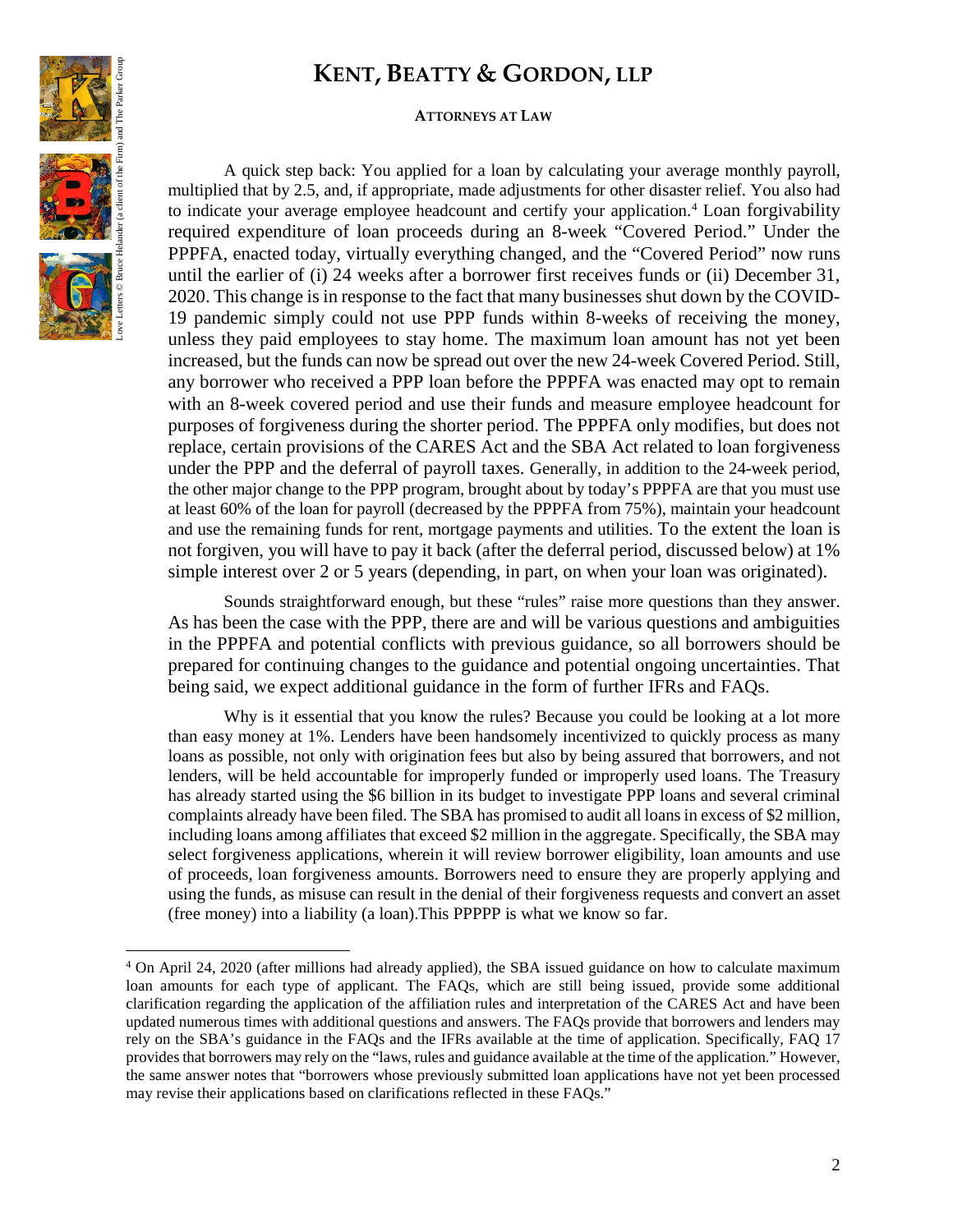

 $\overline{\phantom{a}}$ 

# **KENT, BEATTY & GORDON, LLP**

## **ATTORNEYS AT LAW**

**\*\*Note, until we have further guidance from the SBA or Treasury, we are assuming that if a borrower opts to stay with the 8-week Covered Period, any calculation previously that required the use of an 8-week period, will still be based on that same 8-week period.**

# **How may PPP funds be used?**

- Payroll Costs and Employee Benefits. To be eligible for full forgiveness of the loan, regardless of whether the borrower has opted to stay with 8 weeks or switch to the 24 week period, at least 60% of the PPP loan funds must be used for "Payroll Costs," including employee benefits incurred and paid during the selected Covered Period (changes to the Covered Period are discussed in detail below).
	- o What are "payroll costs"? The following are permitted payroll costs:
		- salary, wages, commissions, or similar compensation (including housing stipends) (FAQ 32-36);
			- $\checkmark$  Commission payments to furloughed employees, bonuses or hazard pay are also permitted payroll costs. (IFR May 22, 2020.) Be aware that using such compensation instead of increasing an employee's hours worked or pay during the covered period, may be a lost opportunity for forgiveness.
		- cash tips or equivalents;
		- payments for vacation, parental, family, medical or sick leave;
		- allowance for dismissal or separation;
		- employer payments for group health care benefits, including insurance premiums;
		- employer payments of retirement benefits (*e.g.,* contributions to defined retirement plans);
		- **Payments of state or local taxes assessed on the compensation of the employee;** and
		- draws or distributions to partners in a partnership.<sup>[5](#page-2-0)</sup>
			- $\checkmark$  PPP Compensation as to owners cannot exceed 8-weeks' worth of 2019 compensation, $6$  and is subject to the annualized \$100,000 maximum. This does not include 1099 income.
	- o What is excluded from Payroll Costs: PPP funds may not be used for the following:

<span id="page-2-0"></span><sup>5</sup> Owner-employees, sole proprietors, independent contractors, or the self-employed who either file a Schedule C or receive a K-1, can use net profits to calculate their eligibility, subject to the lesser of an annualized \$100,000 maximum ort 2019's reported income. No additional forgiveness is provided for retirement or health insurance contributions for self-employed individuals and general partners because such expenses are paid out of their net self-employment income. (IFR May 22, 2020.)

<span id="page-2-1"></span><sup>6</sup> We await further guidance as to whether this changes with the new 24-week Covered Period.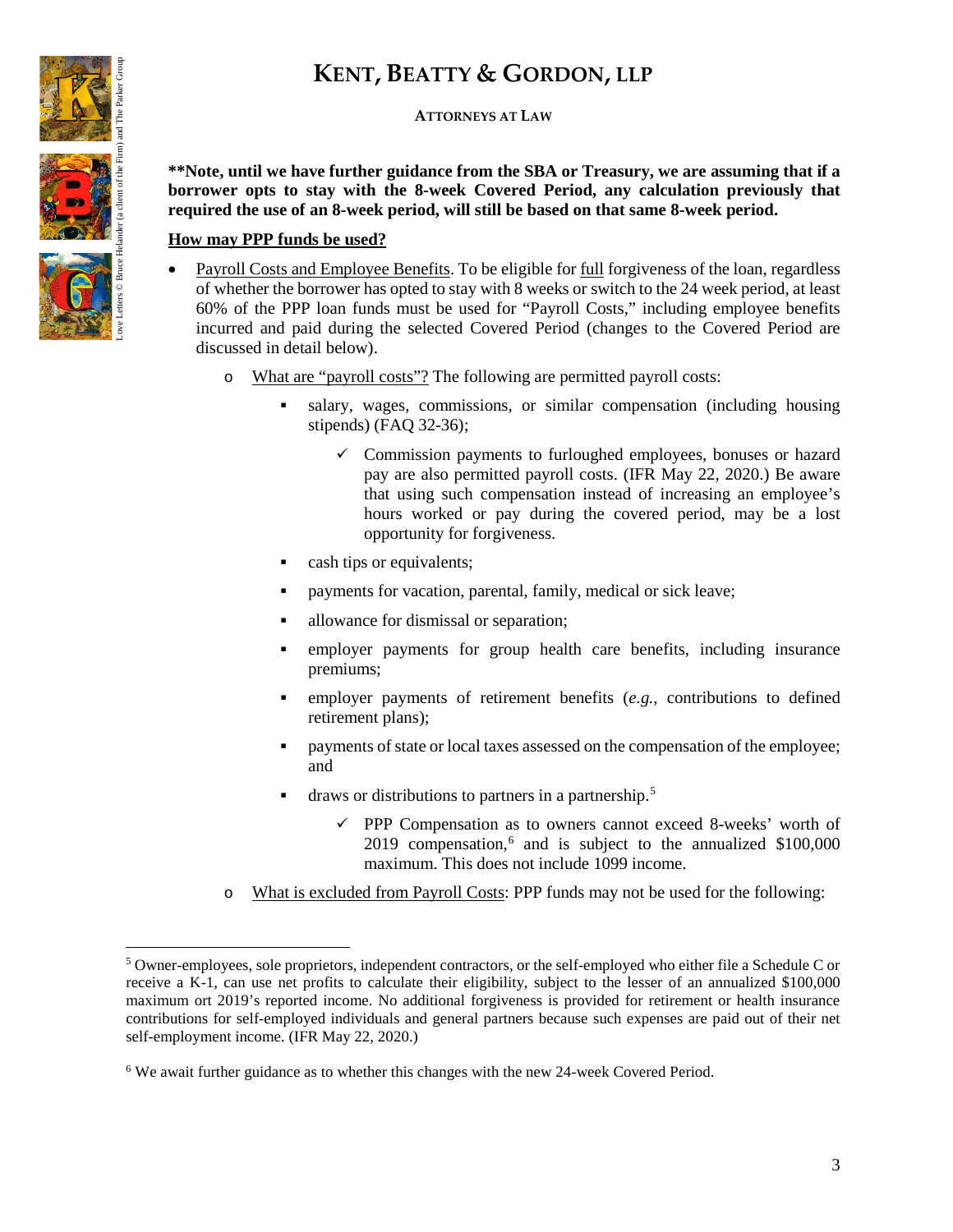

l

# **KENT, BEATTY & GORDON, LLP**

### **ATTORNEYS AT LAW**

- Cash compensation of an individual employee in excess of an annual salary of  $$100,000$  as prorated for the period.<sup>7</sup>
	- $\checkmark$  Bonuses, hazard pay and payments to furloughed employees are included within the \$100,000 cap (IFR May 22, 2020);
	- $\checkmark$  Paid leave disbursements from employer are included within the \$100,000 cap;
	- $\checkmark$  Employer contributions to healthcare and retirement benefits are not part of amount deemed in excess of \$100,000 annual salary (FAQ 7).
- Employer's portion of federal payroll taxes taxes imposed or withheld (includes FICA taxes);
	- $\checkmark$  Under the PPPFA borrowers are now eligible to defer employer payroll taxes (FICA) for wages paid after March 27, 2020, and before January 1, 2021, paying half of the deferred balance on December 31, 2021, and the other half on December 31, 2022.
- The compensation of any employee whose principal place of residence is outside of the United States (FAQ 33); and
- Qualified sick leave wages for which a credit is allowed under section 7001 of the Families First Coronavirus Response Act or qualified family leave wages for which a credit is allowed under section 7003 of the same act.
- o What Payroll Period is covered?
	- Payroll costs paid or incurred during the Covered Period (costs may only be counted once).
		- $\checkmark$  Payroll costs are considered paid when the paycheck is distributed or there is an ACH originated transaction.
		- $\checkmark$  Payroll costs are considered incurred when the employee's pay is earned (on the day worked), if employee is not working but is on the payroll, then the cost is incurred on the schedule established by the borrower. These costs are eligible for forgiveness if paid on or before the next regular payroll date following the end of the Covered Period.
	- Covered Period: If not opting to keep the 8-week Covered Period, the PPPFA provides that the Covered Period now begins on the date the loan is issued and ends on the earlier of (i) 24 weeks from the loan's issuance date or (ii) December 31, 2020.
	- Alternative Payroll Covered Period: For those who choose to use the 8-week formula, borrowers with a bi-weekly or weekly payroll cycle may elect the 8- week period<sup>[8](#page-3-1)</sup> starting on the first full payment cycle following the date of the disbursement of PPP funds. Although the existing loan forgiveness application

<span id="page-3-0"></span><sup>7</sup> Prior to the PPPFA, the prorated limit of the \$100,000 salary for 8 weeks was \$15,385 per employee. The PPPFA did not clarify whether the prorated limit of the \$100,000 salary would be increased to match the 24-week Covered Period – amounting to approximately \$46,153. We anticipate clarification on this item.

<span id="page-3-1"></span><sup>8</sup> We await further guidance as to whether this changes with the new 24-week Covered Period.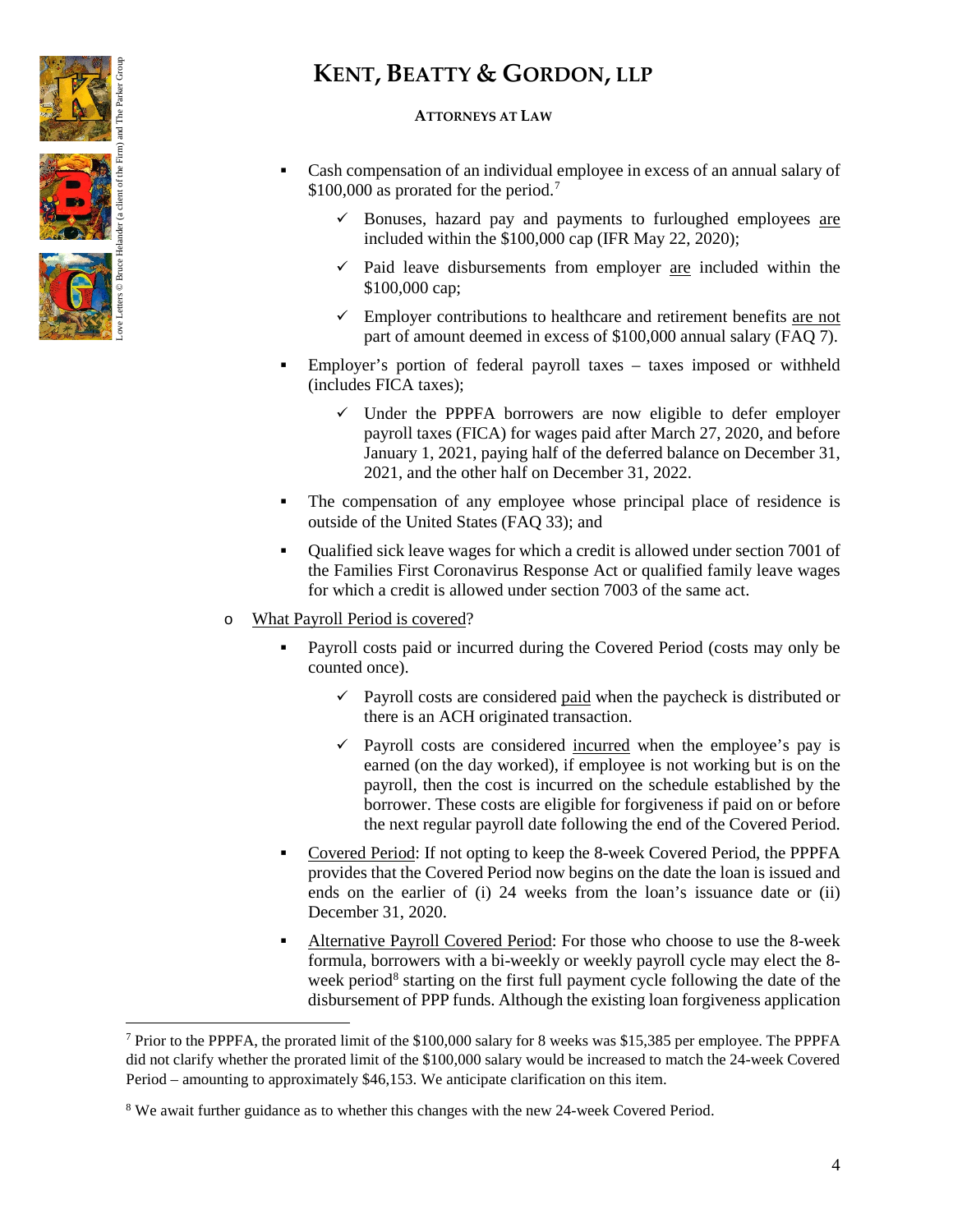

# **ATTORNEYS AT LAW**

does not reflect the new 24-week period, we assume a similar Alternative Payroll Covered Period option will be provided when it is updated, or a new application is issued.

- These costs, when incurred in the Alternative Payroll Covered Period, will be forgivable if paid by the first regular payroll following the end of the Alternative Payroll Covered Period.
- Other Costs. Up to 40% of PPP loan funds may be used to cover specific non-payroll expenses.
	- o What non-payroll expenses may the PPP funds be used for?
		- Mortgage interest obligations (any indebtedness or debt instrument incurred in the ordinary course of business that (i) is a liability of the borrower, (ii) is a mortgage on real or personal property, and (iii) was incurred prior to February 15, 2020; this cannot include payments of principal nor advance payments of interest (IFR May 22, 2020));
		- Rent obligations or lease payments, for real or personal property (paid pursuant to a lease agreement in effect prior to February 15, 2020);
			- $\checkmark$  "Lease payments" imply that related expenses may be forgivable to the extent they are included in the applicable lease, so BID and CAM charges are probably OK to include.
			- We interpret leases on "personal property" to include leases on vehicles leased by the borrower entity and even things like icemaker and espresso machine leases.
		- Utilities (electric, gas, internet access, phone, water, or transportation);<sup>[9](#page-4-0)</sup>
			- $\checkmark$  We believe this should include items like music services that are essential to a borrower's business.
		- Refinancing an SBA Economic Injury Disaster Loan made between January 31, 2020 and April 3, 2020.[10](#page-4-1)
		- Although not yet permitted, we believe that costs associated with personal protective equipment and COVID-19-related operational expenses (like dividers) will be included through future guidance or in Phase IV.
	- o The PPP funds will cover non-payroll expenses during the following time frames:
		- PPPFA Covered Period: If not opting to keep the 8-week Covered Period, the PPPFA provides that the Covered Period now begins on the date the loan is issued and ends on the earlier of (i) 24 weeks from the loan's issuance date or (ii) December 31, 2020.

 $\overline{\phantom{a}}$ 

<span id="page-4-0"></span><sup>9</sup> SBA Press Release, available at [https://www.sba.gov/about-sba/sba-newsroom/press-releases-media](https://www.sba.gov/about-sba/sba-newsroom/press-releases-media-advisories/sbas-paycheck-protection-program-small-businesses-affected-coronavirus-pandemic-launches)[advisories/sbas-paycheck-protection-program-small-businesses-affected-coronavirus-pandemic-launches.](https://www.sba.gov/about-sba/sba-newsroom/press-releases-media-advisories/sbas-paycheck-protection-program-small-businesses-affected-coronavirus-pandemic-launches)

<span id="page-4-1"></span><sup>&</sup>lt;sup>10</sup> 13 CFR Part 120.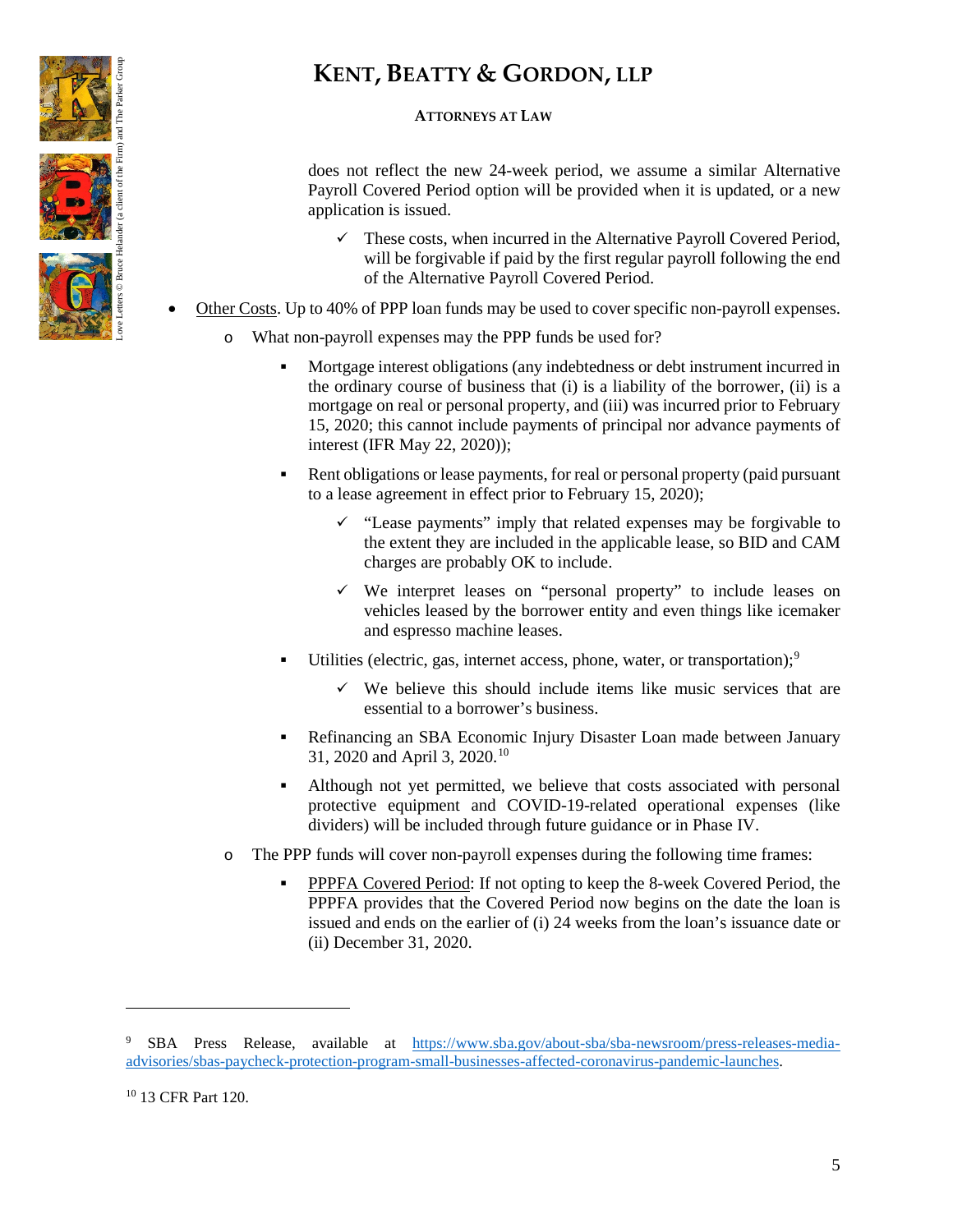

# **ATTORNEYS AT LAW**

- To be clear: The Alternative Payroll Covered Period does not apply to non-payroll costs, but it will apply to payroll-related costs during the PPPFA covered period if a borrower elects it.
- $\checkmark$  Again, borrowers who received their loan before June 4, 2020, may elect to keep their Covered Period at 8 weeks rather than expand to the 24-week period. We assume that borrowers who elect to keep the 8 week Covered Period for payroll expenses will be required to keep the 8-week Covered Period for non-payroll expenses as well. We expect the SBA or Treasury to clarify and provide further guidance.
- Non-payroll costs can include, under Option 1, all eligible costs paid during the Covered Period and, under Option 2, all eligible costs incurred during the Covered Period so long as they are paid by the next standard payment date defined for each cost type (even if after the Covered Period).
- *Example*: *The Covered Period is April 30 to October 15 and the electricity billing cycle begins on the first of the month and ends on the last of the month, being billed on the 16th<sup>th</sup> day of the subsequent month.*

*We believe that Borrower can pay the March electricity invoice, billed on April 16, if paid during the Covered Period, as well as the monthly invoices for the electricity used from April to October, so long as paid by October 15. If not paid by October 15, the September bill may still be fully covered if paid before October 16, and the October bill will be covered for the electricity used from October 1 to October 15 if paid by November 16.[11](#page-5-0)*

- o To receive full forgiveness, the PPPFA requires that borrowers use a minimum of 60% of PPP funds on payroll expenses and a maximum of 40% on non-payroll expenses. Otherwise a borrower may only request forgiveness of an amount which is in compliance with the above rule – requiring that 60% of the loan be used to cover payroll expenses.
- *Example*: *If Borrower had a loan of \$100,000, and it only used \$54,000 on payroll expenses, then Borrower would not be eligible for full forgiveness of its loan. However, Borrower may still receive partial forgiveness on the loan if it requests forgiveness on \$90,000 of the total \$100,000 loan. 60% of \$90,000 is \$54,000 – which Borrower satisfies since it used \$54,000 on payroll expenses.*

# **Will the PPP loan be forgiven?**

• 100% of the Loan May Be Forgiven. A loan is eligible for complete forgiveness, for costs incurred and payments made during the covered period (8 or 24 weeks) after the lender makes the first disbursement of the PPP loan to the borrower, subject to proper documentation for verification and if the funds have been used only for permitted purposes. Amounts forgiven are

<span id="page-5-0"></span><sup>&</sup>lt;sup>11</sup> Unless provided otherwise, assume in all examples that the borrower has not opted to maintain an 8-week Covered Period.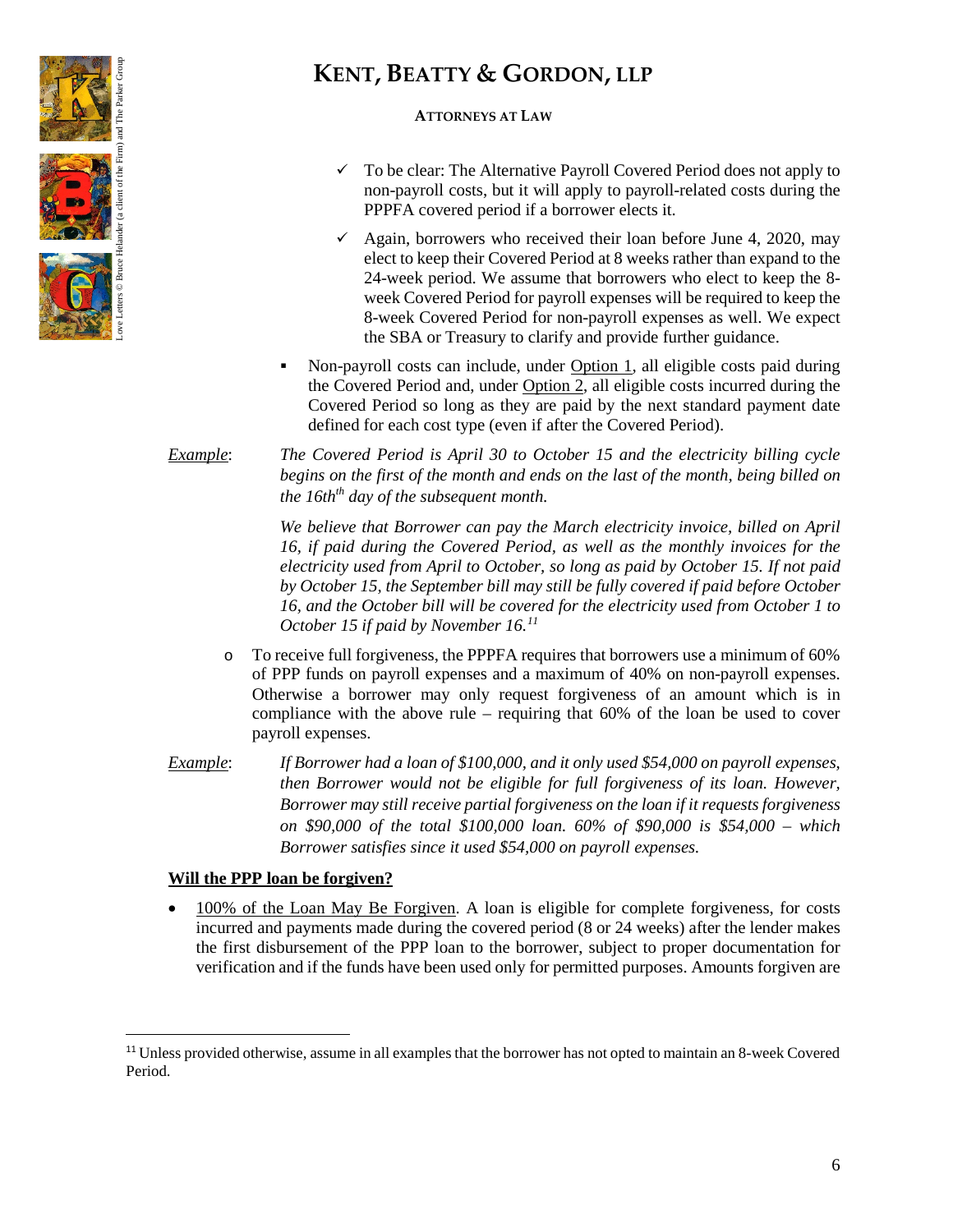

### **ATTORNEYS AT LAW**

not taxable income to the borrower, but the expenses paid with loan proceeds can't be deducted from income.[12](#page-6-0) Additional requirements for forgiveness are:

- Payroll costs must make up at least 60% of the amount forgiven.
- o Non-payroll costs can make up no more than 40% of the amount forgiven and are defined as the last three categories under permitted uses.
- o To receive full forgiveness, an employer must retain or rehire by December 31, 2020 (or June 30, 2020 if opting for the 8-week Covered Period) all full-time equivalent employees (FTEs) to the average FTE count maintained during the selected reference period (discussed below), except for any fully documented instances in which an employee declines the rehire offer and the borrower is unable to hire a similarly qualified employee on or before December 31, 2020,<sup>[13](#page-6-1)</sup> or borrower "documents an inability to return to previous levels of business activity,"[14](#page-6-2) or borrower satisfies the Reduction Safe Harbor.[15](#page-6-3)

### **How could forgiveness be reduced?**

The amount of loan forgiveness may be reduced if there is a reduction in the number of FTEs and/or a reduction of greater than 25% in wages or salary is paid to any particular employee. The two specific reduction penalties are:

<span id="page-6-1"></span><sup>13</sup> If borrower opts for the 8-week period, it is unclear whether this date will be changed to June 30, 2020.

<span id="page-6-2"></span><sup>14</sup> Guidance on how to demonstrate "an inability to return to the same level of business activity as such business was operating at before February 15, 2020, due to compliance with requirements established or guidance issued by the Secretary of Health and Human Services, the Director of the Centers for Disease Control and Prevention, or the Occupational Safety and Health Administration during the period beginning on March 1, 2020, and ending December 31, 2020, related to the maintenance of standards for sanitation, social distancing, or any other worker or customer safety requirement related to COVID–19" is yet to be fully explained. We expect further guidance.

<span id="page-6-3"></span><sup>15</sup> Self-employed applicants who filed a Form 1040 Schedule C in 2019 are only eligible for forgiveness for loan proceeds used for: (i) owner compensation equal to 8 weeks of 2019 net profit up to a maximum annualized amount of \$100,000; (ii) payroll costs to employees (if any) with a principal place of residence in the US; and (iii) mortgage interest, rent or utility payments that the applicant claimed or was entitled to claim as a business expense deduction on its 2019 Form 1040 Schedule C. The 40% limitation on forgiveness of non-payroll costs also applies.

<span id="page-6-0"></span> $\overline{a}$ <sup>12</sup> The CARES Act expressly provides that forgiven amounts of PPP loans used for payroll costs are excluded from gross income. However, on April 30, 2020, IRS released guidance (Notice 2020-32) that seemingly nullified this benefit under the CARES Act. Specifically, the IRS states in the guidance that expenses that result in forgiveness of a PPP loan are not tax deductible in order to prevent a "double tax benefit." The disallowance of a deduction for permitted expenses under the PPP potentially reduces the tax benefit available to PPP loan recipients. In some cases, a prospective loan recipient may be in a better financial position if it does not obtain a PPP loan. In effect, the IRS guidance produces a result that seems contrary to the purpose of the CARES Act. This point is not settled, and bills are currently being considered in both houses of Congress that would clarify if businesses can deduct items such as wages and rent that were paid with PPP loan funds and invalidate the IRS notice regarding "double dipping" for tax deduction purposes.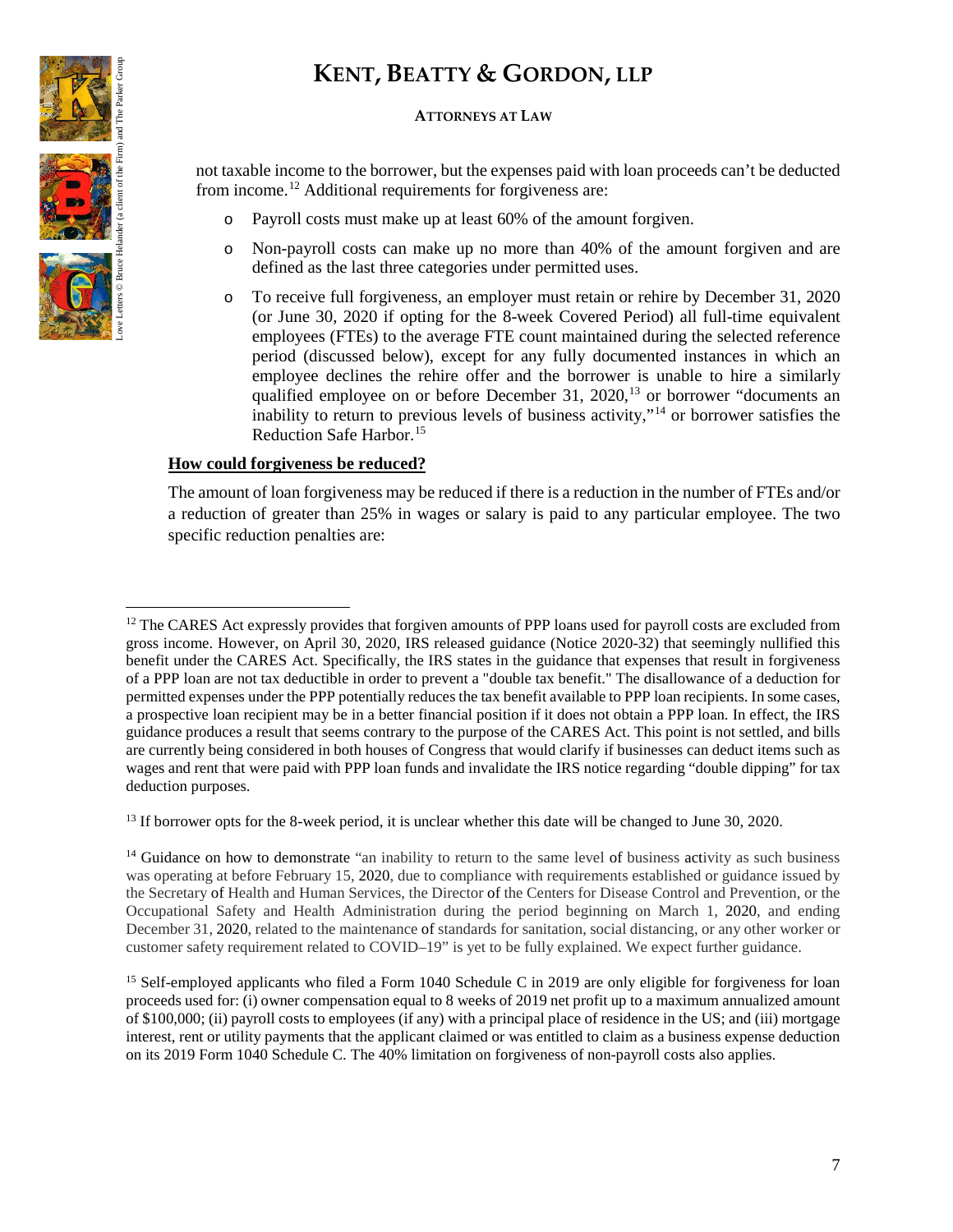

## **ATTORNEYS AT LAW**

- Employee Reduction Penalty. The loan amount eligible for forgiveness will be reduced proportionally for reductions in the average number of FTE employees during the covered period compared to the average number of FTE employees per month during the borrower's reference period.
	- o Calculating FTE counts.[16](#page-7-0)
		- An employee who works in excess of 40 hours a week is one full-timeequivalent employee (1 FTE). For all others, the PPP provides two methods to calculate an FTE.
			- $\checkmark$  Under the first method, an employee that works less than 40 hours will be deemed a .5 FTE.
			- $\checkmark$  Under the second calculation method, the borrower may divide the average hours worked in a week by 40, rounding to the nearest tenth. For example, an employee who worked for 25 hours out of the 40 hours necessary, can be counted as .6 (.63, rounded to the nearest tenth) of an FTE employee.
		- The borrower should select one of the two calculation methods and keep it uniform throughout the application – including calculation of the Safe Harbor.
			- In a nutshell, if you want to reduce your headcount for the "reference period" and your part-timers average more than 20 hours a week, the .5 FTE will give you a lower total headcount, but you have to be careful of your part-timer headcount as of the end of the Covered Period since you will likely have to use the same methodology for both periods.
	- o The periods used to measure the reduction:
		- The borrower must use the Covered Period, which begins on the day the loan is issued, or if applicable, the Alternative Payroll Covered Period, which begins on the first day of the first full pay period following the issuance of the loan.
		- For the "reference period," the borrower must select one of the following three: (1) Feb. 15, 2019 to June 30, 2019, (2) Jan. 1, 2020 to Feb. 29, 2020, or (3) in the case of seasonal employers, average number of FTE employees per month between Feb. 15, 2019 to June 30, 2019.
			- $\checkmark$  It is now evident that the headcount figure the borrower used when it filed its loan application is no longer relevant, and that's good, because that number included part-time employees, and now the application is looking only at FTEs (and counting part-timers as fractional FTEs).
- *Example: Borrower takes a \$100,000 loan and selects Feb. 15, 2019 to June 30, 2019 as its "reference period," where it had an average FTE count of 10. Borrower then reduces its average FTE employee count to 9 employees during the selected*

l

<span id="page-7-0"></span><sup>&</sup>lt;sup>16</sup> Note that owners do not count toward the FTE number.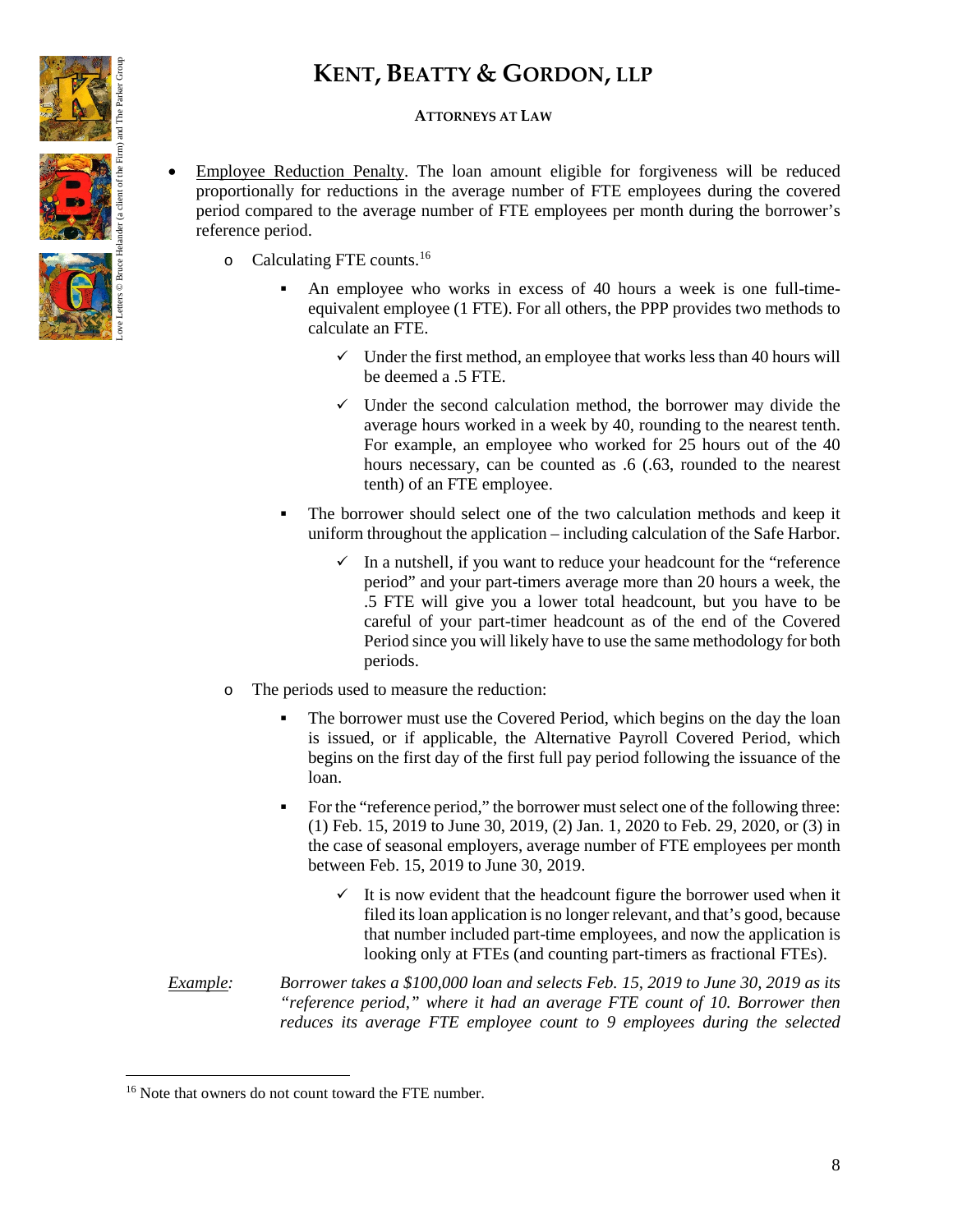

#### **ATTORNEYS AT LAW**

*Covered Period. Because Borrower reduced its employee number by 10%, then only \$90,000 of the \$100,000 would be forgiven.*

*Example: Borrower takes a \$100,000 loan. From Feb. 15, 2019 to June 30, 2019, Borrower had an average FTE count of 12. From Jan. 1, 2020 to Feb. 29, 2020, Borrower's average FTE employee count was 10. Borrower should use Jan. 1, 2020 to Feb. 29, 2020 as its "reference period," because borrower need only keep its average FTE count at 10 during the Covered Period to avoid the forgiveness reduction penalty.*

o "Good Faith" Effort to Rehire/Hire and Unable to Restore Business Activity Exemptions. The PPPFA provides that a reduction in FTE employees will not be counted to the extent a borrower can show in good faith, and is able to document, that it was:

(1) unable to rehire persons who were employees before February 15, 2020, and

(2) that the borrower could not hire a similarly qualified employees for the unfilled positions on or before December 31, 2020.[17](#page-8-0)

Additionally, a borrower will not be penalized for a reduced FTE count if it can document an inability to return to the same level of business activity it was operating at before February 15, 2020, due to compliance with COVID-19 requirements imposed by government agencies. [18](#page-8-1)

When counting average FTE for the Covered Period, add an FTE for (1) any positions for which the borrower made a good-faith, written offer to rehire an employee during the Covered Period or the Alternative Payroll Covered Period which was rejected by the employee; and (2) any employees who during the Covered Period or the Alternative Payroll Covered Period (a) were fired for cause, (b) voluntarily resigned, or (c) voluntarily requested and received a reduction of their hours. In all of these cases, include these FTEs only if the position was not filled by a new employee.<sup>[19](#page-8-2)</sup>

The borrower must demonstrate, in writing, the offer to rehire (to the same salary or wages and same number of hours as in the last pay period prior to the separation or reduction in hours) and must have "documentation" of refusal. To the extent possible, send the offer by Certified Mail, first class mail or e-mail. Phone calls are not "written offers to rehire." If you receive no response, document that fact.<sup>[20](#page-8-3)</sup> The borrower must, within 30 days of rejection, notify the applicable state unemployment insurance officer. (IFR May 22, 2020.)

> Be careful with Certified Mail, though. If your letter is returned to sender, you have no proof of a written offer. Email may be used, but

 $\overline{\phantom{a}}$ 

<span id="page-8-3"></span> $20$  Further information regarding how borrowers are to report rejected rehire offers to state unemployment insurance offices has not been provided by the SBA.



<span id="page-8-0"></span><sup>&</sup>lt;sup>17</sup> See FN 13 above.

<span id="page-8-1"></span><sup>&</sup>lt;sup>18</sup> See FN 14 above.

<span id="page-8-2"></span><sup>&</sup>lt;sup>19</sup>This information is derived from the existing loan forgiveness application. However, we expect the Treasury and SBA to issue a new loan application with further guidance.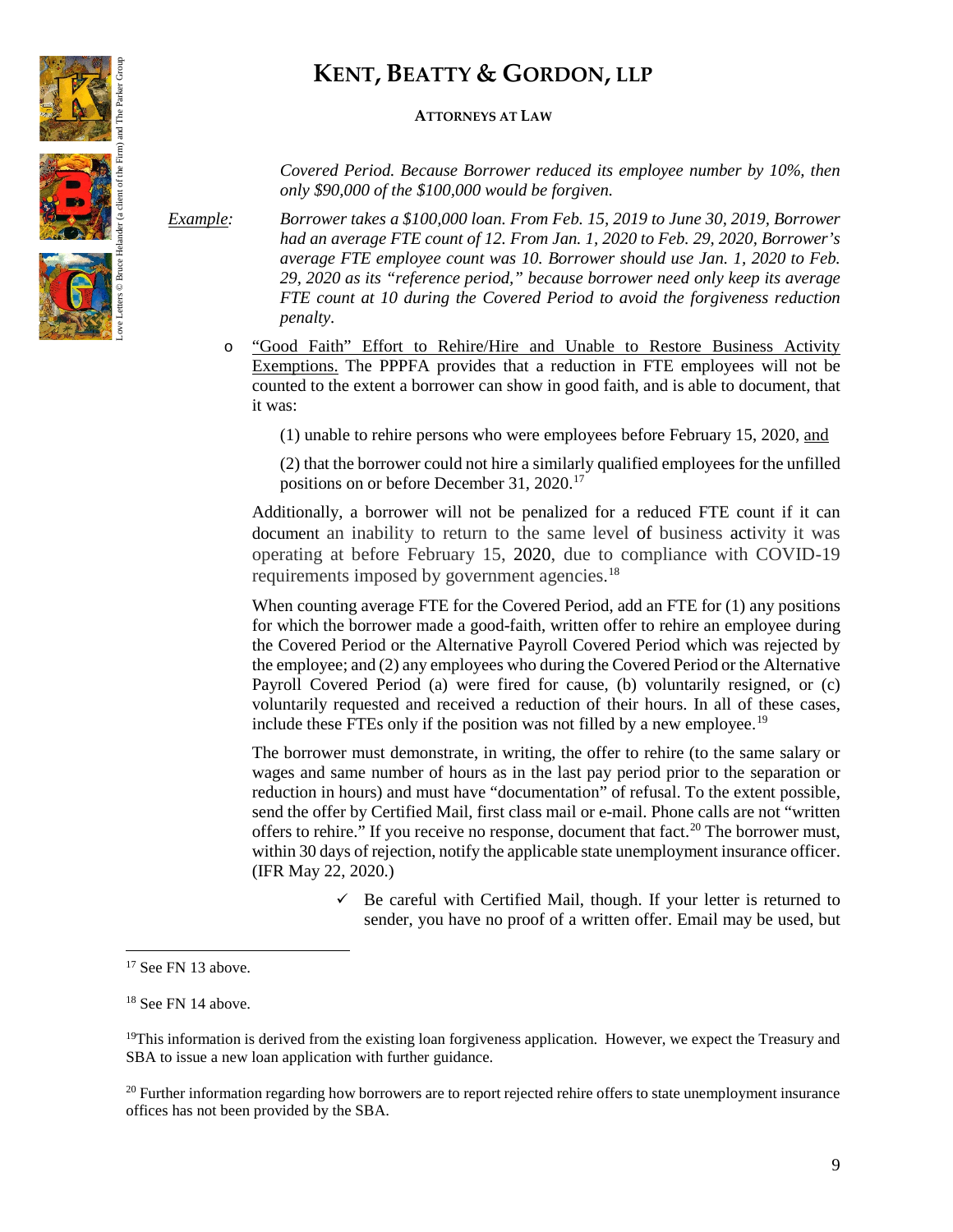

# **ATTORNEYS AT LAW**

as with a letter, ask that the employee respond to the email with an answer within a set number of days, or you will assume they have declined the offer.

- Any such absent employees under this provision will likely be counted at the equivalent of that employee's FTE count during the "reference period."
- Regardless of the lack of guidance at this time, the borrower is advised to (1) keep records of inability to hire similarly qualified employees, (2) keep records of the COVID-19 related government measures that affected it and any additional proof of its impact on its business.

*Example: Borrower's FTE count during the reference period was 15. A part-time employee of the Borrower is fired for cause during the loan's Covered Period. That employee had been working 20 hours per week during Borrower's "reference period," meaning his contribution to the Borrower's "reference period" FTE count had been .5. Because the part-time employee was fired for cause, then Borrower only needs to satisfy an FTE count of 14.5, rather than 15, to avoid the employment reduction penalty.*

### o FTE Reduction Safe Harbor:

- The above reduction penalty to the loan forgiveness amount will not apply if both (1) the borrower reduced its FTE numbers for the period from February 15, 2020 to April 26, 2020 *as compared to* the average FTE number during the pay period that includes February 15, 2020 and if (2) by December 31, 2020, the borrower rehires the terminated employees or hires other employees to the count equal to or greater than the FTEs during the pay period that includes February 15, 2020.
- Note: This safe harbor applies regardless of the borrower's selected "reference period."
- *Example: Borrower selects a "reference period" of Jan. 1, 2020, to Feb. 29, 2020, with an average FTE of 10. Borrower reduces its FTE count to 9 for the pay period on which Feb. 15, 2020 falls. Then Borrower further reduces its average FTE count to 7 for the period from Feb. 15, 2020 to April 26, 2020, Borrower will not be penalized so long as by Dec. 31, 2020, the FTE count is restored to 9.*
- *Example: If Borrower did not reduce its average FTE count from Feb. 15, 2020 to April 26, 2020, then Borrower is not eligible for the Safe Harbor. The Borrower will have to restore its total average FTE count for the entire 24-week Covered Period to match the average in the selected "reference period."*

*To the extent the Safe Harbor is not triggered, the penalty will be measured by looking at the average during the Covered Period against the average during the "reference period" – while accounting for good faith efforts to rehire and reduced business operations due to pandemic related government measures.*

 Your accountant, together with your payroll company, should prepare the following FTE calculations, using both the .5 FTE and fractional FTE calculations for employees with fewer than 40 hours per week:

For the period 2/15/20 to 4/26/20;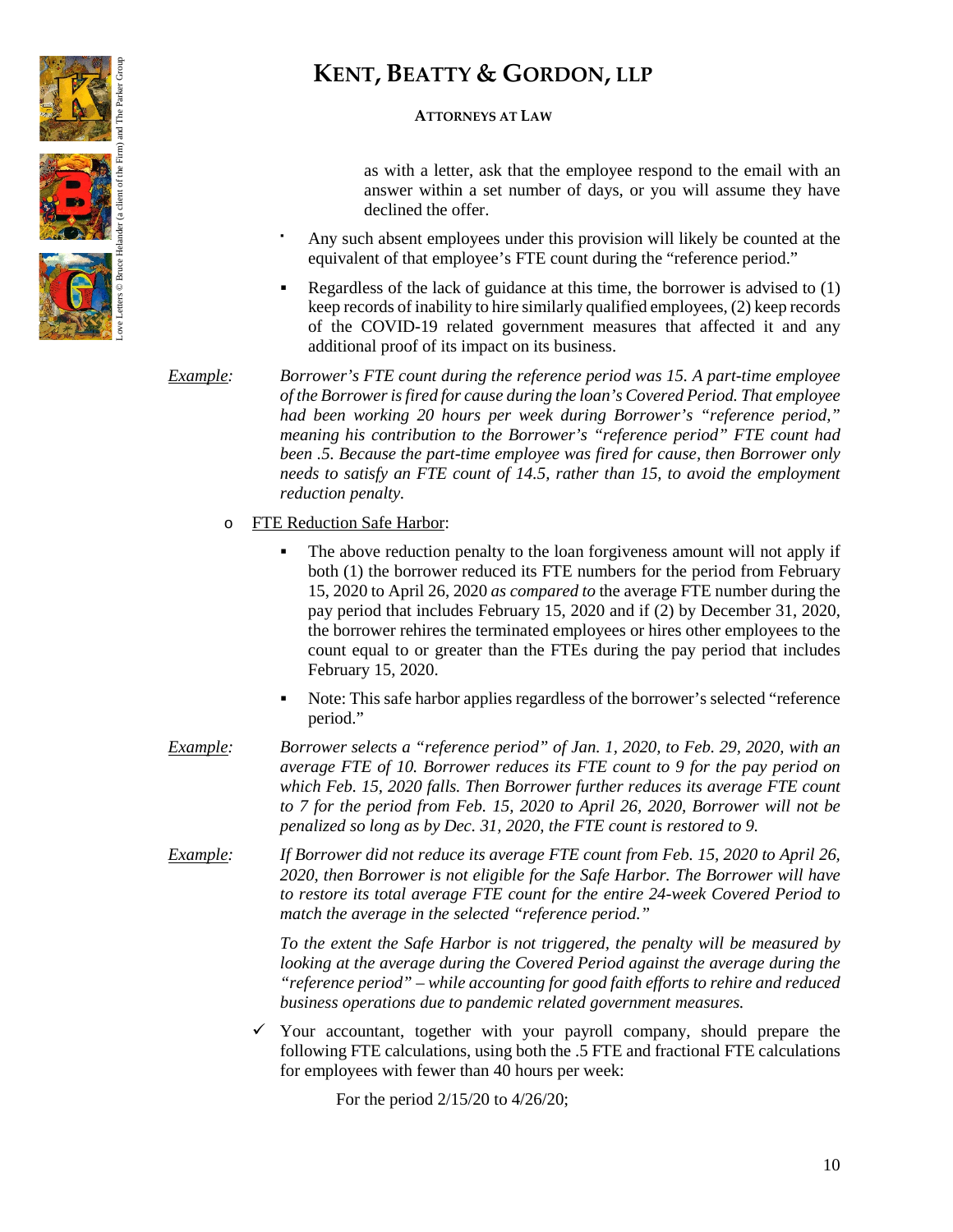

# **ATTORNEYS AT LAW**

For the period 2/15/2019 to 6/30/2019; For the period 1/1/2020 to 2/29/2020; For the pay period that includes 2/15/2020; For the Covered Period or Alternative Payroll Covered Period; and For the count as of June 30, 2020 or December 31, 2020, 2020 (how to calculate this is not yet clear).

- Salary Reduction Penalty. The loan amount eligible for forgiveness will be reduced dollar-fordollar by the amount of any salary cut in excess of 25% of an employee's total salary or wages throughout the Covered Period (or Alternative Payroll Covered Period) *as measured against* the employee's salary in the most recent full quarter of employment. This reduction will not apply to employees who receive annualized compensation of \$100,000 or more in any pay period in 2019. This reduction will apply only to employees who remain employed during the Covered Period.
	- o Salary Reduction Safe Harbor:
		- The penalty will be restored (1) if an employee's salary/wages were reduced between February 15, 2020 and April 26, 2020, and (2) if by June 30, 2020 or December 31, 2020 (depending on selection of 8 or 24 week period), the borrower raises the employee's salary/wages to the annualized amount received immediately as of her February 15, 2020 pay.
- *Example: Employee was paid at an annualized rate of \$99,999 in Q1 of 2020, but his pay was reduced to an annualized rate of \$80,000 by February 15, 2020, then further reduced to \$65,000 during the Covered Period. Thus, Borrower will not be subject to the salary reduction penalty if, as of December 31, Borrower restores employee's pay to an annualized rate of \$80,000.*

*Again, if the Safe Harbor is not triggered, then the penalty will be measured as the dollar-for-dollar reduction (in excess of 25%) during the Covered Period as measured against the Q1 of 2020.*

- o Salary Reduction Penalty Interplay with FTE Reduction Penalty: The salary reduction penalty will apply only to that portion of the salary reduction that is not attributable to the FTE reduction.
- *Example: Employee, working 40 hours a week at \$1,000 a week, has his hours reduced to 20 a week. This would result in a .5 reduction in Borrower's FTE count, and a 50% reduction in the wages received by Employee. Because the wage reduction arises from the same event as the FTE reduction, then only the FTE reduction will count against forgiveness*.
	- $\checkmark$  Your accountant, with the assistance of your payroll company, should prepare the following weekly payroll calculations for each employee:

During the Covered Period or Alternative Payroll Covered Period; During the pay period including February 15, 2020; During Q1 of 2020; and Payroll as of June 30, 2020 or December 31, 2020 (how to calculate this is not yet clear).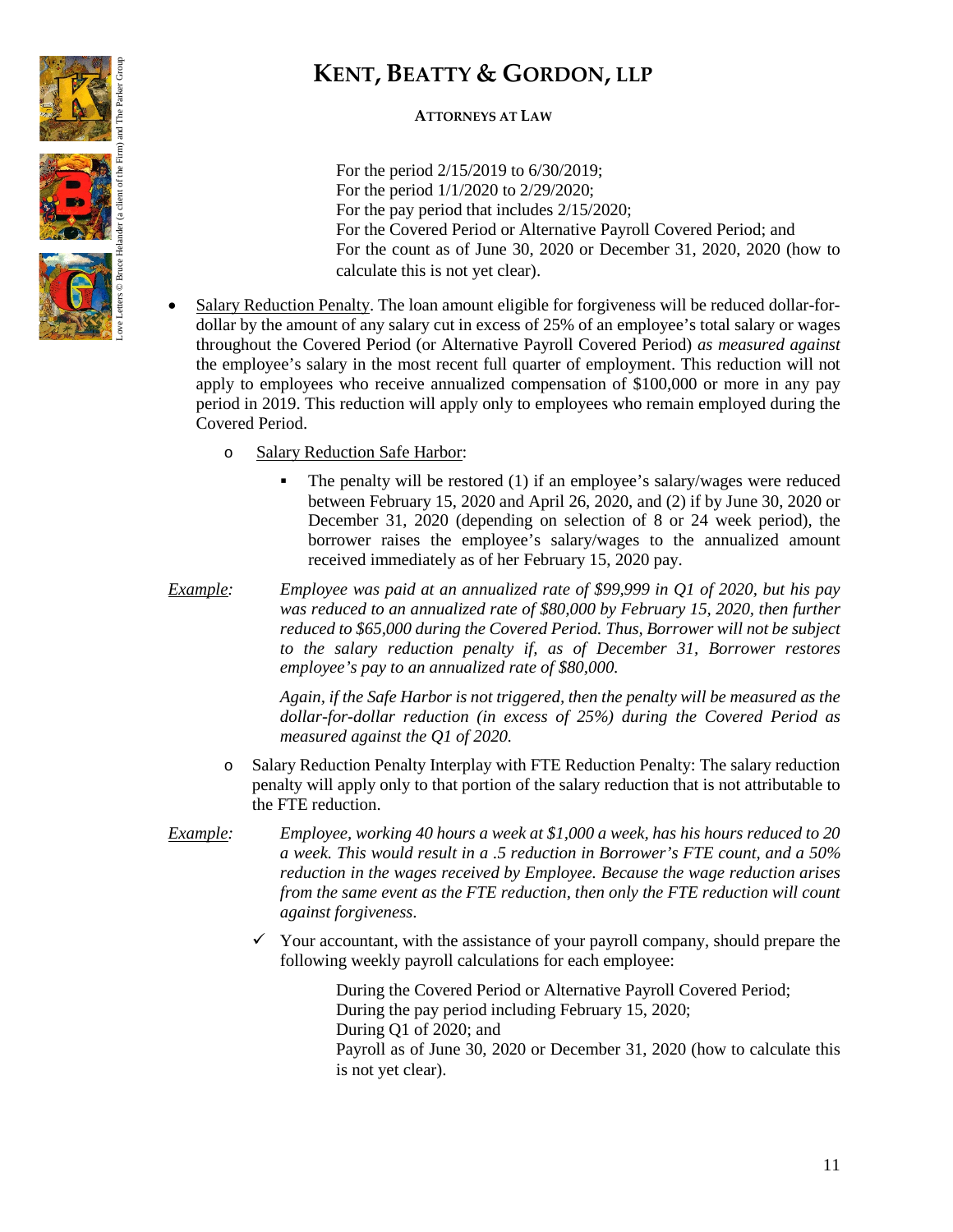# **ATTORNEYS AT LAW**

# **What should be done to ensure maximum forgiveness?**

- Keep Abreast. Keep up to date on SBA and Treasury rules and guidance regarding the PPP and forgiveness. Things are in a constant state of flux and what is law today may not be so tomorrow.
- Properly use the funds. Ensure that the PPP funds are used only for allowable purposes with at least 60% of the funds used for payroll costs during the selected Covered Period following the loan.. The CARES Act requires that PPP borrowers certify that the funds will be used for purposes that are authorized under the Act. Work closely with financial, tax, and legal advisers to maximize your loan forgiveness.
- Rehire employees or similarly qualified employees. Rehire employees or hire new similarly qualified employees if needed to restore the payroll headcount as of either June 30 or December 31 to the "reference period" headcount. Any offers to rehire or offers to prospective hires must be in writing and you must keep a record of all rejected and ignored offers. Keep detailed records of employees who have voluntarily resigned, voluntarily requested a reduction in work schedule, or were fired for cause during the Covered Period.
- Keep detailed records. Direct your payroll provider or bookkeeper to track and prepare reports showing the funds were used for payroll during the Covered Period. Keep track of and carefully document the PPP funds used for permitted operating expenses, keep such records for six years after the loan is forgiven or repaid in full. The following documentation will need to be provided to the lender:
	- o Documentation verifying the number of FTEs on payroll and their pay rates for the relevant time periods (as chosen by the borrower) including payroll tax filings reported to the IRS and state income, payroll and unemployment insurance filings;
	- o Payment verification for covered mortgage obligations, lease obligations and utility payments (*e.g*., paid receipts, canceled checks, or bank transfers with billing statements, or QuickBooks records);
	- o Document compliance with COVID-19 requirements established or guidance imposed by government agencies that interrupted business activity. Be prepared to provide certification by an authorized representative of the borrower that the documentation presented is true and correct, and that the amount for which forgiveness is requested was used for permitted costs and expenses; and
	- o Compile and submit any other related paperwork the lender requests and any documentation borrower deems important for lender to consider in reviewing its application for forgiveness.
- Prepare to submit the application. We fully expect an updated application to reflect PPPFA changes. Keep in touch with your lender and ask to be updated on the forgiveness timing and what documentation the lender will require. The borrower is required to contact its lender to apply for forgiveness of the PPP loan and should be substantially prepared to do so (tracking of use of funds and supporting documentation in order) by the week before the end of borrower's selected Covered Period (7th or 23rd week).<sup>[21](#page-11-0)</sup> It should apply promptly with its



l

<span id="page-11-0"></span><sup>&</sup>lt;sup>21</sup> We anticipate further guidance on whether a borrower can apply for forgiveness before the  $24$  week period, to the extent that it has expended all PPP funds.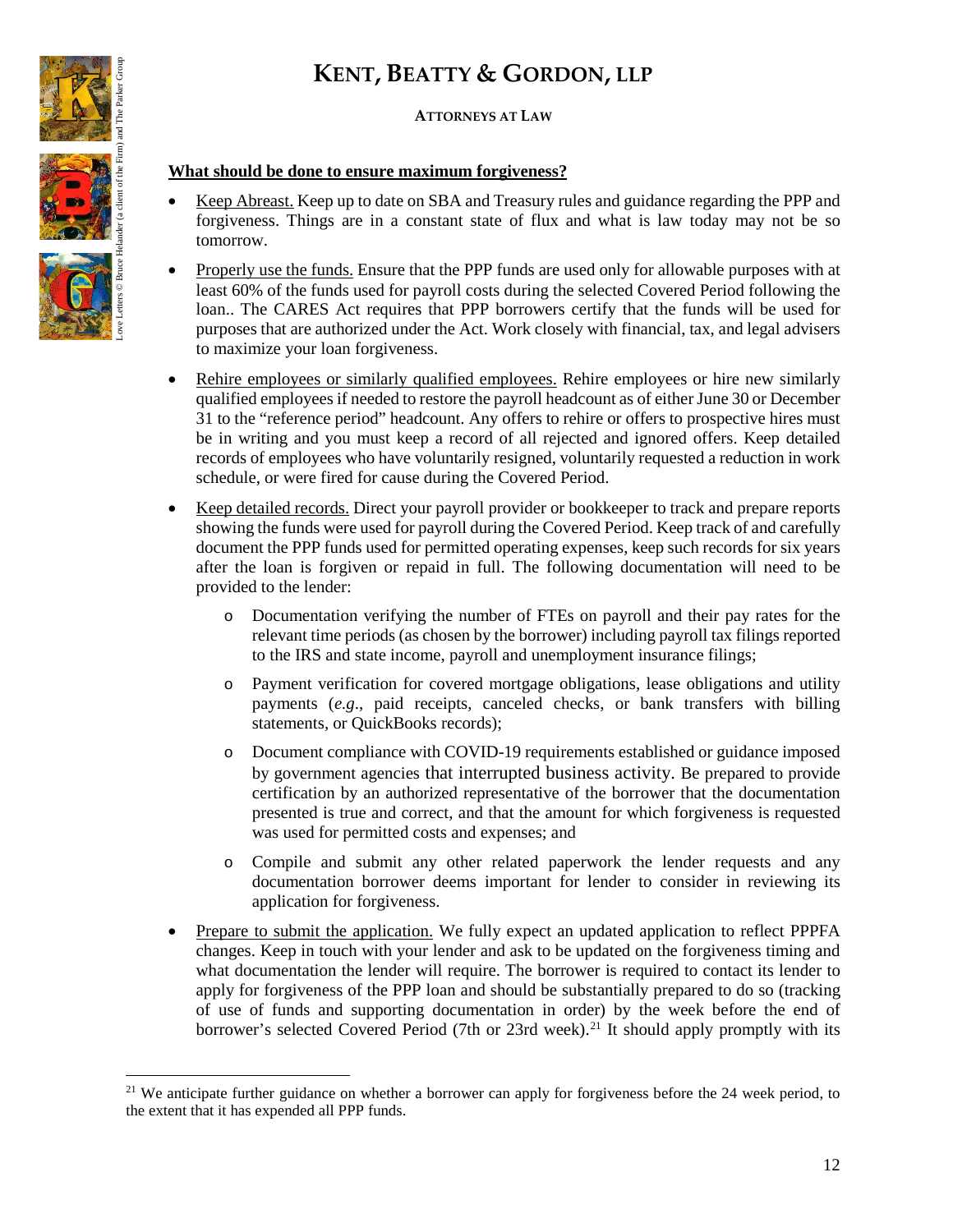

## **ATTORNEYS AT LAW**

lender or as soon as the lender advises that it is accepting applications for forgiveness. The lender must advise the borrower within 60 days of the date of application for forgiveness.

- $\checkmark$  As a practical matter, if you are going to need a safe harbor, borrower cannot file until after either June 30 or December 31.
- $\checkmark$  If you fail to submit your forgiveness application within ten months of the end of your selected Covered Period, then it will be assumed that none of your loan is eligible for forgiveness.
- Be prepared if the entire loan is not forgiven. It is possible that the full loan amount may not be forgiven, and that the remaining funds must be paid back through a loan with a 2 or 5 year maturity (*see* Loan Maturity, below) and a fixed interest rate of 1%. Payments are deferred until the date on which the amount of forgiveness determined is remitted to the lender (up to a maximum of ten months from the end of the Covered Period), but interest accrues during the deferral period.

### **What if the loan or a portion of the loan is not forgiven?**

- Conversion to a loan. Any portion of the PPP loan that is not forgiven will be converted to a loan on the following terms:
	- o *Fixed Interest Rate*: 1.00%.
	- o *Loan Maturity*: If the loan was issued before June 5, 2020, then the loan maturity is 2 years, unless the borrower reaches an agreement with the lender to extend the loan maturity to 5 years. We expect all lenders to agree to the 5 year term on the 24 week Covered Period loans. If the loan was issued on or after June 5, 2020 the loan maturity is 5 years. Either way, there is no prepayment penalty.
	- o *Payment Deferral Period*: For all borrowers applying for forgiveness within 10 months after the loan's covered period ends, interest and principal payments are deferred until the date on which the amount of forgiveness determined is remitted to the lender by the SBA (during which time interest accrues). The lends must notify the borrower of the date when the SBA remits the loan forgiveness amount or the date on which the SBA determines that no forgiveness is allowed. Lender must also notify the borrower of the date that the first payment is due. If borrower is not applying for forgiveness, then the first payment is due 10 months after the loan's covered period ends.
	- o *Collateral/Personal Guarantees*: No collateral or personal guarantee is required.

**What happens if PPP funds are misused?** It is vital that borrowers use PPP funds for permitted purposes and be able to accurately and adequately document and substantiate the use of funds in order to obtain forgiveness of the loan and avoid fines or liability.

• Loan Application Certifications. Under the PPP Rules, the applicant/borrower bears the burden of confirming eligibility for the loan, including calculating payroll costs, determining headcount and assessing affiliation, and the accuracy of the information it submits to the lender. Lenders also required borrowers to make "good faith" certifications, including that: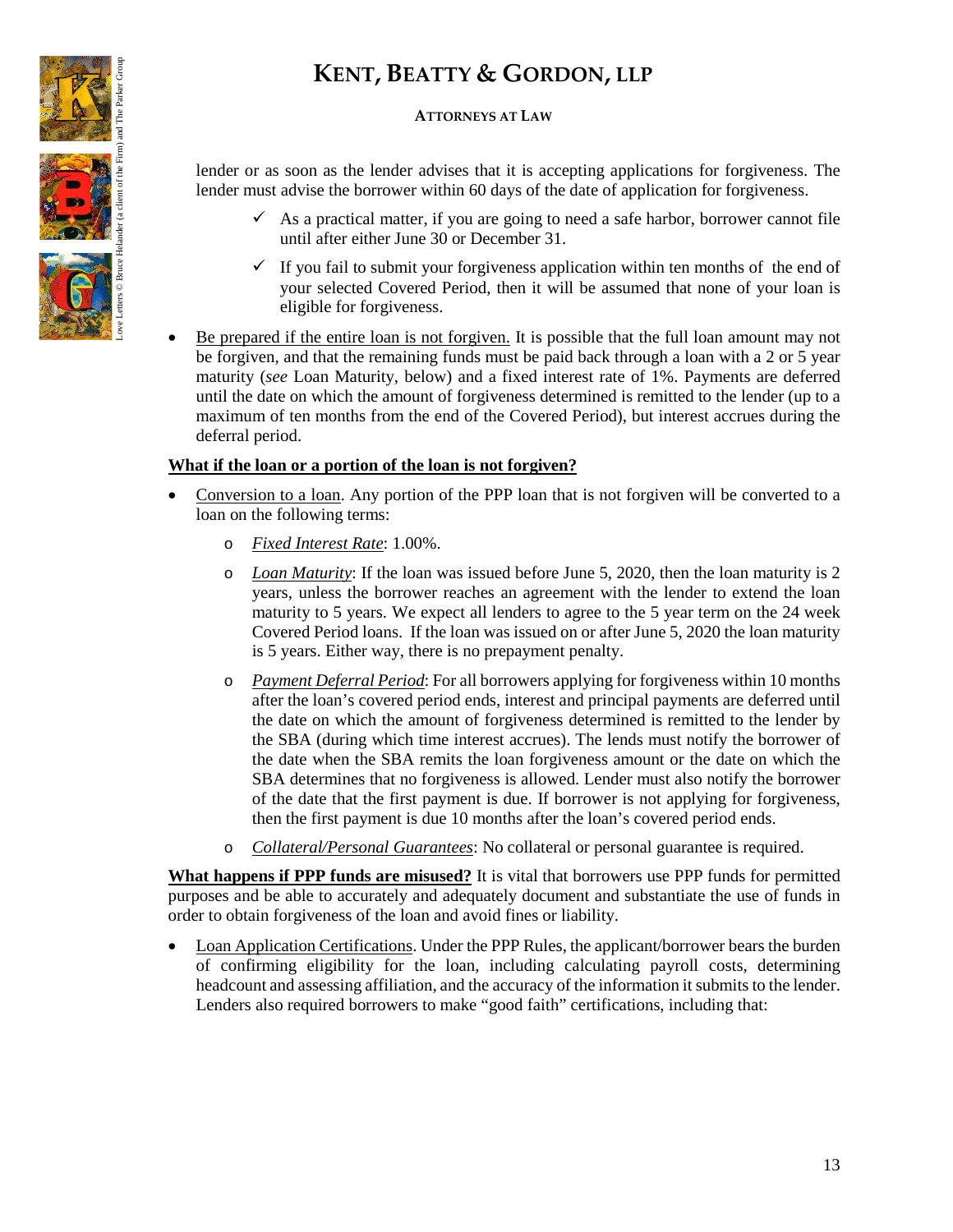

l

# **KENT, BEATTY & GORDON, LLP**

### **ATTORNEYS AT LAW**

- o the uncertainty of current economic conditions makes the loan request necessary to support ongoing operations; $^{22}$  $^{22}$  $^{22}$
- o the borrower will use the loan proceeds to retain workers and maintain payroll or make mortgage, lease, and utility payments; and
- o the borrower understands that knowingly making a false statement in order to obtain an SBA-guaranteed loan is punishable by law (including by imprisonment and significant monetary fines) (Form 2483).
	- $\checkmark$  If your loans total less than \$2mio, the economic hardship prongs are automatically met. There are also affiliate exemptions for hotels and restaurants, so you might be able to avail yourself of them to keep your affiliated loan total under \$2mio.
- Forgiveness Certifications: In the forgiveness application, a representative of the eligible recipient authorized to make such certification must ensure that:
	- o the documentation presented is true and correct;
	- o the amount sought to be forgiven was used to retain employees, make interest payments on a covered mortgage obligation, make payments on a covered lease obligation, or make covered utility payments;
	- o the borrower understands that if the funds were knowingly used for unauthorized purposes, the federal government may pursue recovery of the entire loan amount and/or civil or criminal fraud charges; and
	- o the borrower is aware that knowingly making false statements to obtain forgiveness is punishable under several federal statutes, some of which are individually punishable by up to 30 years and  $$1$ mio in fines.<sup>[23](#page-13-1)</sup>
- Repayment; Additional Liability. If PPP funds are used for unauthorized purposes, the borrower will have to repay those amounts in accordance with the SBA loan terms. If a borrower knowingly uses the funds for unauthorized purposes, it will be subject to additional liability such as fines or charges for fraud.
- Audits. Recipients of PPP loans in excess of \$2 million, including loans among affiliates that exceed \$2 million in principal in the aggregate, will be audited by the SBA for compliance with the program's requirements, including with respect to the borrower's analysis and certification of eligibility to participate in the PPP. The SBA has clarified that loans that are less than \$2 million in original principal, including among affiliates in aggregate, will be deemed to be in compliance with the "good faith" certification regarding the necessity of the loan request. To the extent that a borrower is audited by the SBA and found not eligible for the PPP program, then the outstanding balance of the loan will not be forgiven and will need to be repaid. If the

<span id="page-13-0"></span><sup>&</sup>lt;sup>22</sup> When certifying that "the uncertainty of current economic conditions makes the loan request necessary to support ongoing operations," a borrower must consider its ability to access other sources of liquidity in a manner that is not detrimental to the business. (FAQs 31 and 37.)

<span id="page-13-1"></span><sup>&</sup>lt;sup>23</sup> Specifically, such false statements are punishable under 18 USC 1001 and 3571 by imprisonment of not more than five years and/or a fine of up to \$250,000; under 15 USC 645 by imprisonment of not more than two years and/or a fine of not more than \$5,000; and, if submitted to a Federally insured institution, under 18 USC 1014 by imprisonment of not more than thirty years and/or a fine of not more than \$1,000,000.